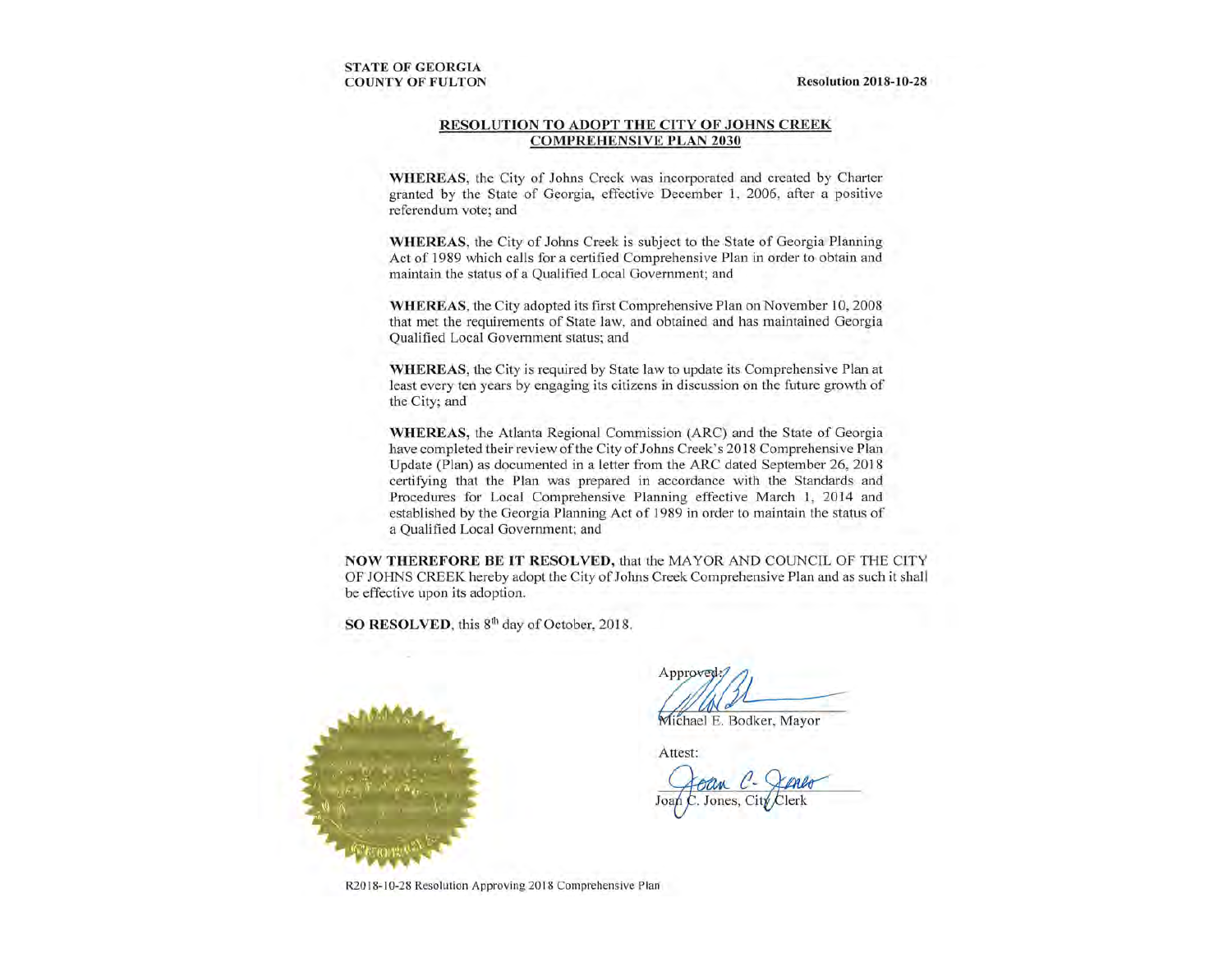# **EXECUTIVE SUMMARY**

The Johns Creek Comprehensive Plan 2018 (the Plan) is a policy document for the City's growth. The Plan includes both citywide information (Chapters 1 and 2) as well as a chapter for each of the eight Community Areas so that residents, visitors, businesses, and developers can better understand each area's vision. The Community Area chapters are: 3-Autrey Mill, 4-Johns Creek North, 5-Medlock, 6-Newtown, 7-Ocee, 8-River Estates, 9-Shakerag, and 10-Tech Park. Chapter 11 provides a list of projects to undertake in order to implement the Plan.

# **Vision and Goals**

The Plan begins by setting an overall vision to guide the City:

"Johns Creek is an exceptional city that seeks to enhance its residential quality of life by supporting its diversity, arts, businesses and schools."

To implement the vision, eight goals are established:

- 1. Protect and preserve the City's premier residential communities and enhance our overall quality of life;
- 2. Provide superior recreational and cultural activities throughout the City;
- 3. Expand the City's economic base;
- 4. Create an identity for the City;
- 5. Protect the City's natural environment and historic resources;
- 6. Create a citywide multi-modal transportation network;
- 7. Ensure the City has the appropriate tools to implement the goals of the Comprehensive Plan; and
- 8. Improve intergovernmental relations.

Together, the Plan's vision and goals will help guide the policies and decisions of the Mayor and Council over the next ten years.

### **Land Use**

The Plan creates a parcel-specific Future Land Use Map that specifies the City's vision for each property over the next ten years. While each property retains its underlying zoning, the Future Land Use Map forms the basis for the City's position related to any future rezoning or development requests. Besides residential density reduction, 91.9% of the City's land uses are anticipated to remain the same over the next ten years.

# **Housing**

Compared to the current Comprehensive Plan adopted in 2008, the recommended densities for new residential development are reduced significantly. New density limitations have been added for small undeveloped lots and infill parcels specifying that new development must match the surrounding neighborhood density and is limited to single-family, detached homes. Additionally, the following reductions in residential density are established for three Community Areas within the Plan:

- **• Johns Creek North:** three units/acre (reduced from four units/ acre);
- **• Medlock:** two units/acre (reduced from three units/acre); and
- **• Shakerag:** one unit/acre (reduced from three units/acre).

Existing residential density limits in other Community Areas remain intact in the Plan:

- **• Autrey Mill:** one unit/acre;
- **• Newtown:** three units/acre;
- **• Ocee:** three units/acre; and
- **• River Estates:** one unit/acre.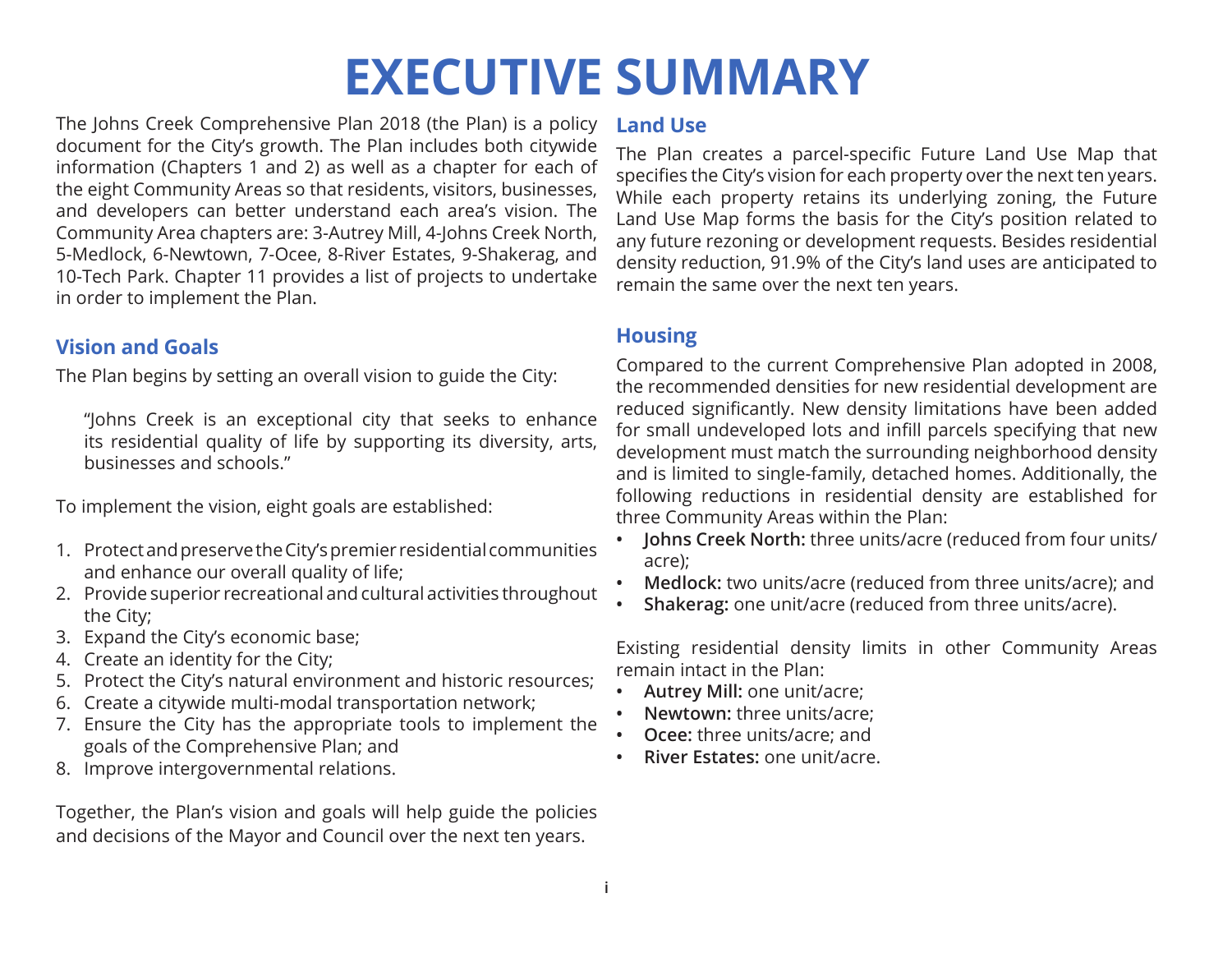## **Commercial Development**

To further change the City's commercial growth patterns and encourage the creation of community villages and a Town Center through private investment, the Plan recommends limiting development to specific existing commercial locations. Key locations that are targeted for redevelopment include:

- **• Johns Creek North**: shopping centers along Jones Bridge Road at the intersections of Sargent and Douglas Roads;
- **• Medlock**: shopping centers at the intersection of State Bridge and Medlock Bridge Roads;
- **• Newtown**: shopping centers at the intersection of Old Alabama and Haynes Bridge Roads;
- **• Newtown**: shopping centers at the intersection of Old Alabama and Jones Bridge Roads;
- **• Newtown**: shopping center at the intersection of Holcomb Bridge and Barnwell Roads;
- **• Ocee**: shopping center at the intersection of State Bridge and Jones Bridge Roads;
- **• Ocee:** shopping center at the intersection of State Bridge and Kimball Bridge Roads; and
- **• Tech Park**: office area east of Medlock Bridge Road and west of Johns Creek Parkway.

# **Implementation Projects**

To guide and direct the City's capital investments over the next ten years, proposed projects for road improvements, trails, and parks are prioritized. Examples of prioritized projects include building out the new park lands (purchased in 2016 and 2017) with Park Bond funds, providing improvements to existing parks, developing sidewalks and trails in each Community Area to connect residents to schools and shopping centers, and improving the capacity of certain roadways and studying the feasibilities of roundabouts and left-turn lanes to improve traffic flow and increase safety entering and exiting neighborhoods.

In addition to the proposed capital projects, the Plan prioritizes the creation of tools for implementation, such as a historic preservation ordinance and a Unified Development Code, which will combine the City's zoning, tree, and sign ordinances with the City's stormwater management and land development regulations. The Plan also prioritizes areas for further study, and recommends the creation of five local master plans/area plans to add architectural standards and greater specificity to the Plan's established allowable heights, densities, uses, and visual examples of desired development. Areas prioritized for further study include:

- **• Johns Creek North**: Jones Bridge Road at Sargent and Douglas Roads, to create a community village;
- **• Medlock**: State Bridge Road at Medlock Bridge Road, to create a retail-only community village;
- **• Newtown**: Old Alabama Road at Haynes Bridge Road, to create a community village.
- **• Ocee:** State Bridge Road at Kimball Bridge Road and at Jones Bridge Road, to create community villages; and
- **• Tech Park**: approximately 192 acres in Tech Park, to create a Town Center. The Town Center Vision and Plan was adopted on October 25, 2021, and has been added to the Comprehensive Plan as a supplemental document.

# **Overall**

The 2018 Comprehensive Plan's focus is to preserve and protect Johns Creek's residential neighborhoods and quality of life by managing development. The reductions in residential density and the targeting of specific locations for commercial redevelopment and the Town Center will change the City's growth patterns, and the implementation of proposed capital projects will enhance the City's livability in the future.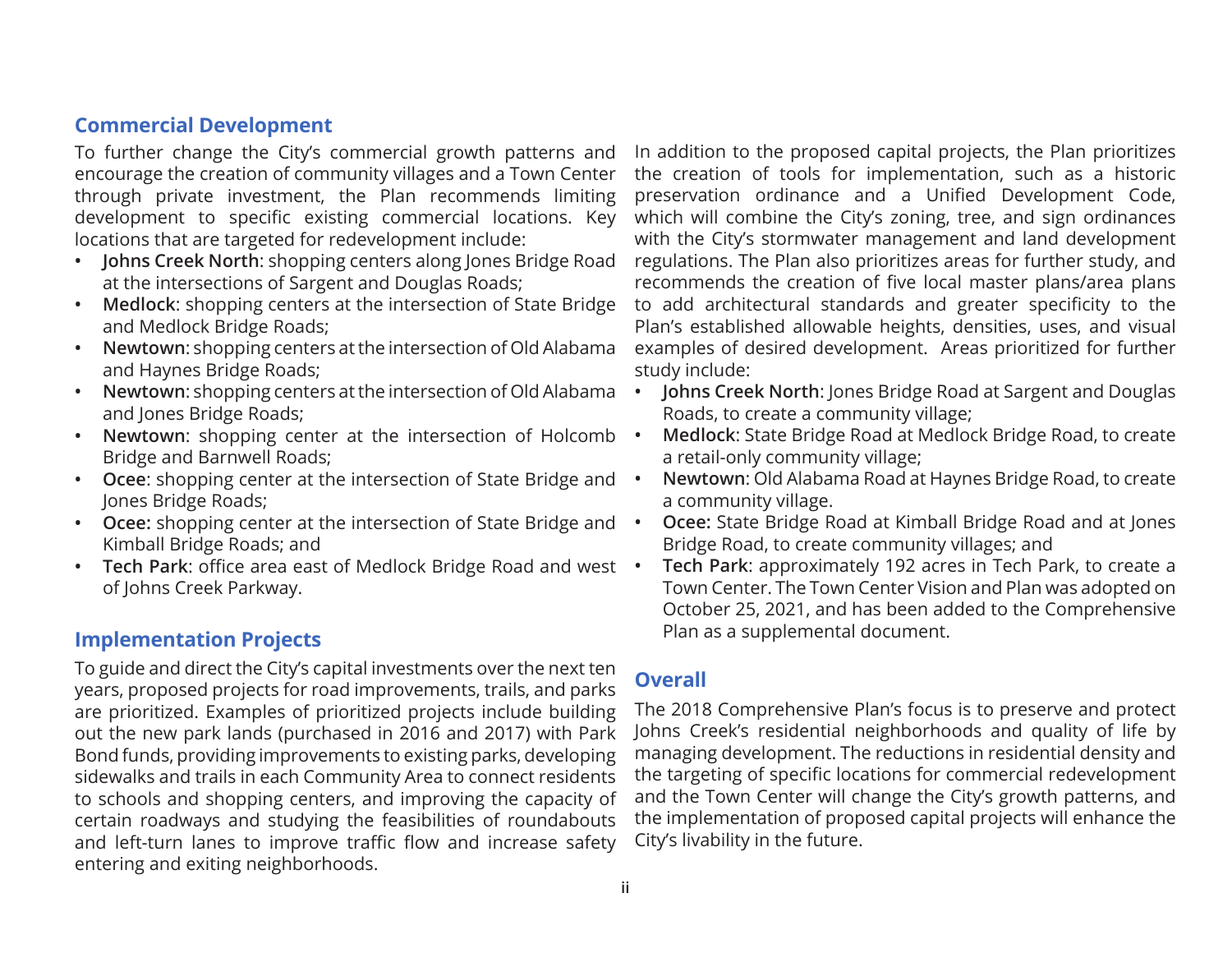# **TABLE OF CONTENTS**

| 0.0 |  |
|-----|--|
|     |  |

|  | NATURAL AND HISTORIC PRESERVATION38 |  |
|--|-------------------------------------|--|
|  |                                     |  |
|  |                                     |  |
|  |                                     |  |
|  | INTERGOVERNMENTAL RELATIONS45       |  |
|  |                                     |  |
|  |                                     |  |
|  |                                     |  |
|  |                                     |  |

# 

# 

| SIDEWALKS AND TRAILS PROJECTS  104 |  |
|------------------------------------|--|

#### **BACKGROUND** 107

| SIDEWALKS AND TRAILS PROJECTS  118 |  |
|------------------------------------|--|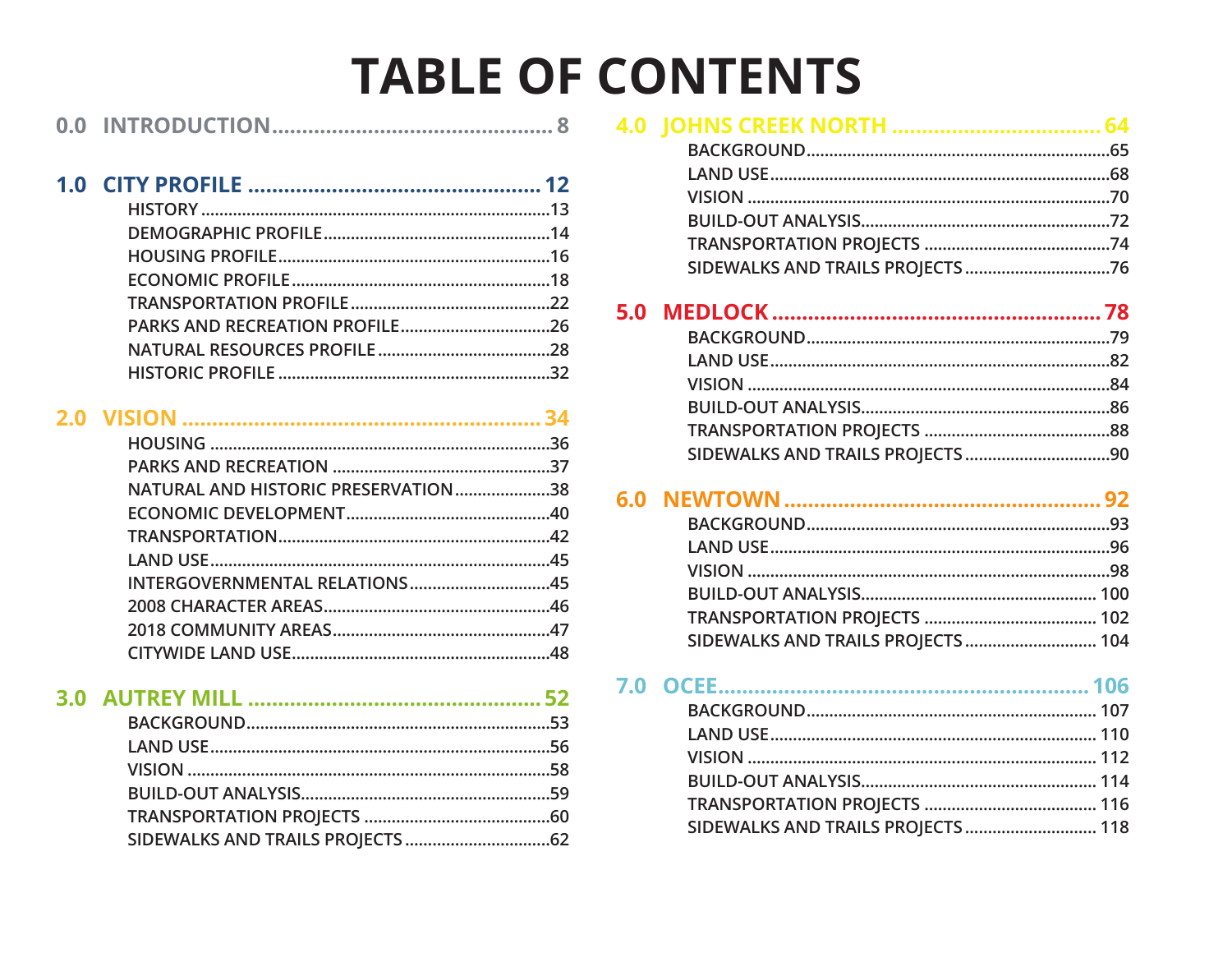# **TABLE OF CONTENTS**

|      | SIDEWALKS AND TRAILS PROJECTS  130                                                           |
|------|----------------------------------------------------------------------------------------------|
|      | SIDEWALKS AND TRAILS PROJECTS  144                                                           |
|      | SIDEWALKS AND TRAILS PROJECTS  158                                                           |
| 11.0 | PARKS, OPEN SPACE, AND NATURAL RESOURCES 165<br>PEDESTRIAN AND VEHICULAR TRANSPORTATION  168 |

| REPORT OF ACCOMPLISHMENTS  244                  |  |
|-------------------------------------------------|--|
| <b>CONSISTENCY WITH REGIONAL WATER PLAN 248</b> |  |
| LIST OF SUBDIVISIONS BY COMMUNUTY AREA  250     |  |
|                                                 |  |
|                                                 |  |
|                                                 |  |
|                                                 |  |

#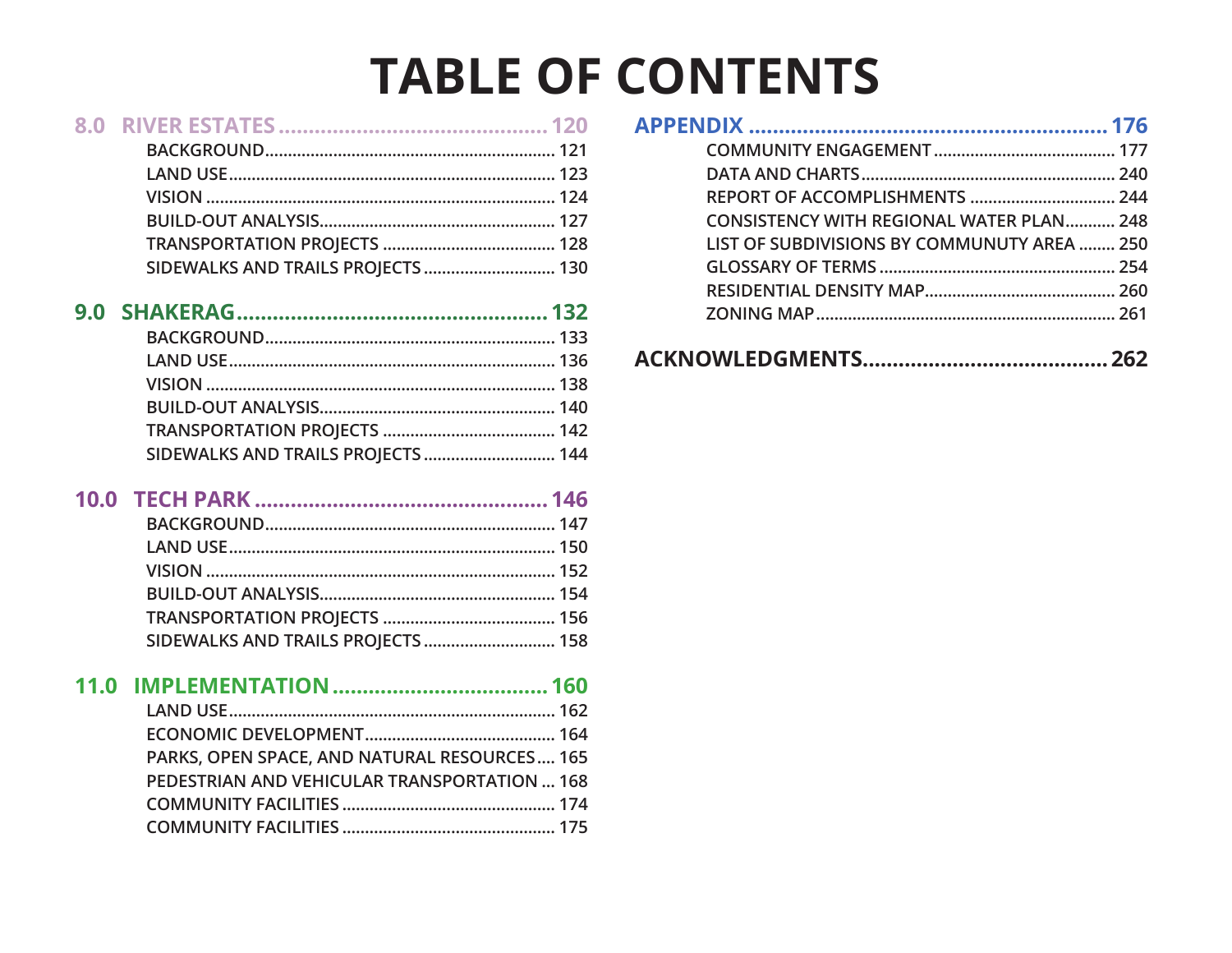

# **0.0 INTRODUCTION**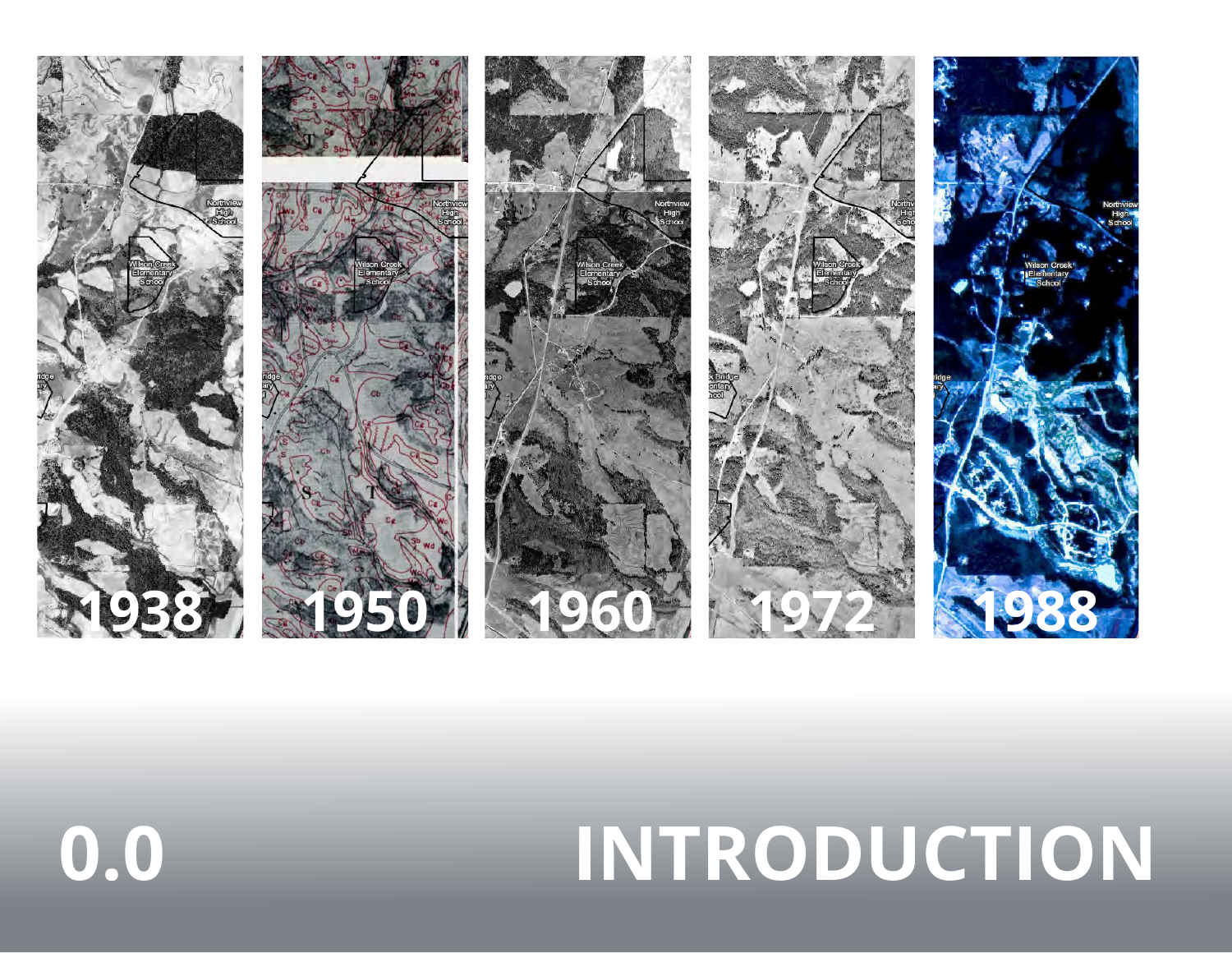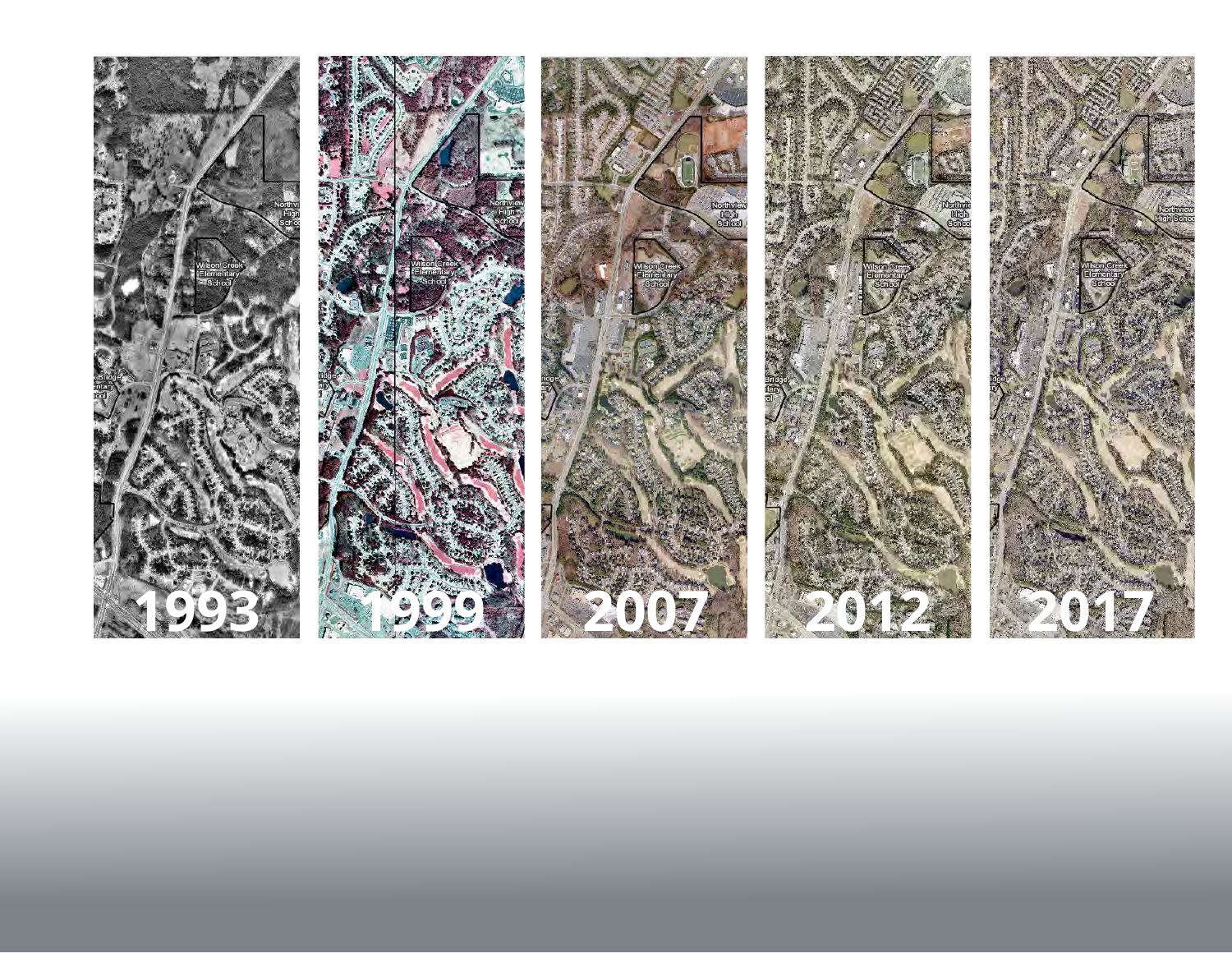# **INTRODUCTION**

# **What is comprehensive planning?**

and healthy community. It provides a vision, created by its citizens, that describes their City's future. It protects private property rights, but also encourages and supports economic development. The comprehensive plan should be used to promote orderly and managed development so the City may remain physically attractive and economically viable. It is often used as a guide to achieve the development pattern the community desires, and it may also be used to create a sense of place, improve transportation options, permit mixed uses in designated areas, and protect natural and historic resources while accommodating growth. A local comprehensive plan is a fact-based resource not only for its constituents, but also for businesses, investors, and the general public. A well-planned community is a sustainable community, one that will continue to be attractive to individuals, families, and businesses for decades to come.

# **State Requirement**

A comprehensive plan is a tool for planning and creating a vibrant The City of Johns Creek adopted its first Comprehensive Plan on November 10, 2008, approximately 22 months after the City was incorporated in December 2006. Comprehensive plans are required by the State of Georgia under the Official Code of Georgia 50-8-7.1 and are administered by the State's Department of Community Affairs. The Atlanta Regional Commission, which oversees regional planning within the ten counties surrounding Atlanta, is also responsible for reviewing local comprehensive plans.

> Under the State's requirements, comprehensive plans are required to be updated a minimum of every ten years to ensure that they are kept current. Every Comprehensive Plan must contain certain key elements:

- Community Goals
- Needs and Opportunities
- Land Use
- Transportation
- Housing
- Community Work Program

Plans must also be created through the involvement of the municipality's citizens and conducted through open public engagement, hands-on workshops, and public hearings to ensure that, to the greatest extent possible, everyone who wanted to participate in the planning process had an opportunity to do so.